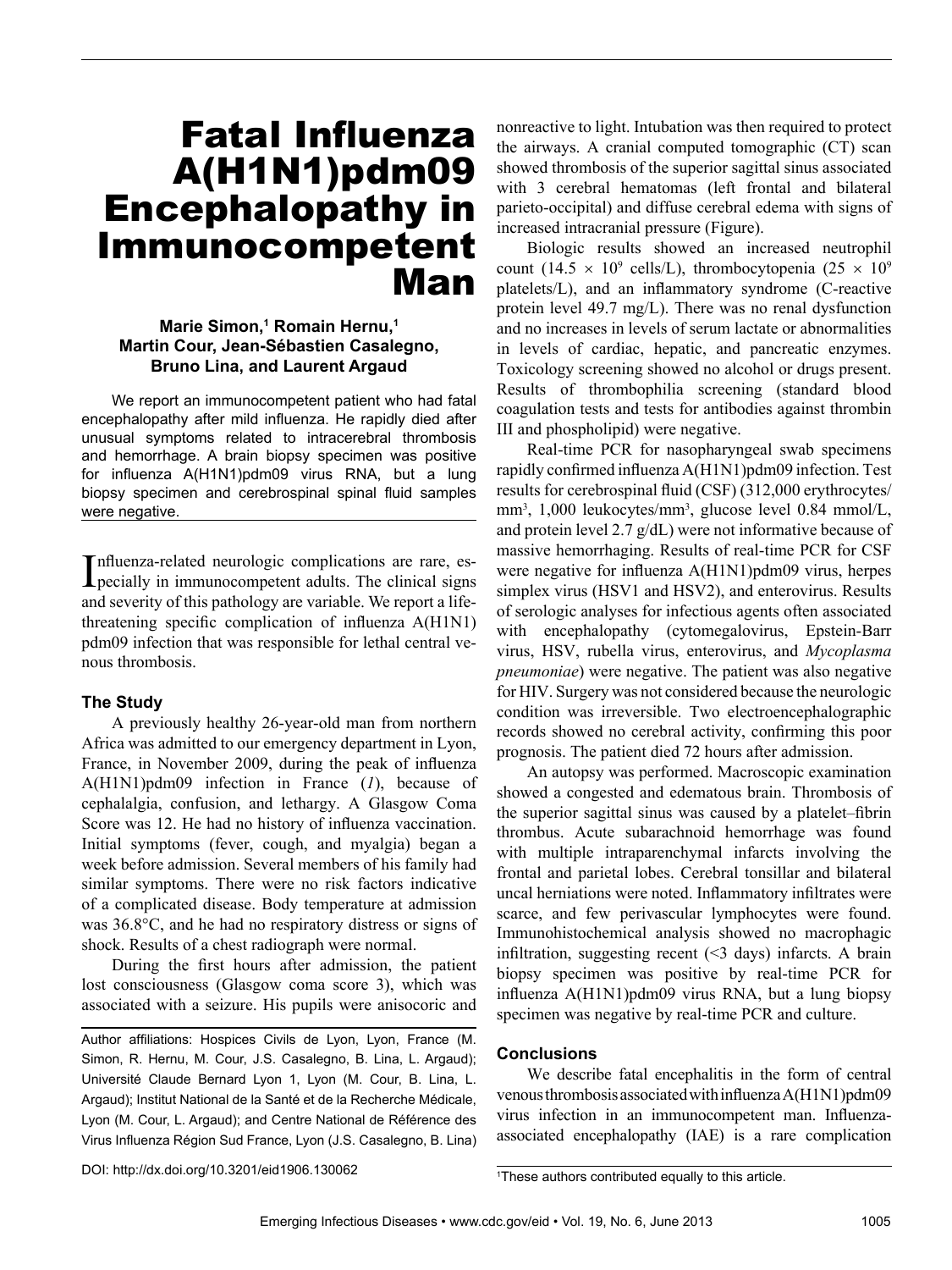#### **DISPATCHES**



Figure. A) Noncontrast cranial computed tomographic (CT) scan of a 26-year-old immunocompetent man with influenza, showing diffuse cerebral edema (Ed) and bilateral parieto-occipital hematoma (H). B) Cranial CT scan with contrast injection, showing diffuse cerebral edema (Ed) and cord sign (arrow) related to a venous thrombosis (VT) of the superior sagittal sinus.

of a common disease and is more frequently described in children (1–4 cases/100,000 person-years) (*2,3*). In children, IAE related to seasonal influenza results in variable relapse and a mortality rate as high as 30% (*3*). In adults, seasonal IAE is infrequent and poorly characterized (*4*). Symptoms in the patient were typical of neurologic disorders of IAE, including disorientation, meningismus, agitation, seizures, and coma (*2,4*). The incidence of neurologic complications from influenza A(H1N1)pdm09 has not been determined, and it is not clear whether this pandemic was associated with increased neurologic complications compared with those of seasonal influenza (*5*).

Several series of neurologic complications, especially those involving children, have been published and occasionally reported poor prognosis (*5–7*). To our knowledge, only a few reports have described cases in adults (*8–12*). A 20-year-old man had refractory seizures in association with malignant edema and survived with severe neurologic sequelae (*8*). A 22 year-old woman showed development of persistent Parkinsonian features and hypothalamic dysfunction manifestations after IAE (*9*). As in our patient, these 2 patients had no respiratory distress. A 40-year-old patient had prolonged hypoxemia secondary to the acute respiratory distress syndrome (ARDS) associated with acute hemorrhagic leukoencephalitis, which was responsible for severe disability (*10*). Two patients had fatal cerebral edema and transtentorial brain herniation syndrome associated with ARDS and renal failure (*12*).

The pathogenesis of IAE remains unclear (*2*). As demonstrated in the case reported, influenza virus is rarely detected in CSF and pleiocytosis is often absent, suggesting that direct invasion by influenza A virus is unlikely to be the cause of encephalopathy (*2*). Hematogenous spreading is unlikely because viremia is rare in humans, and influenza virus–associated neurotropism has not been demonstrated. In addition, influenza virus viremias are often associated with ARDS caused by massive virus replication in the lungs during infection, but our patient had no pulmonary infection.

Pathogenesis might be related to a hyperactivated cytokine response in the context of a systemic inflammatory response syndrome. In patients with influenza encephalopathy, levels of proinflammatory cytokines and soluble cytokines receptors are increased in serum and CSF (*13*). Symptoms may be caused by cytokines, which could cause direct neurotoxic effects, cerebral metabolic changes, or breakdown of the blood–brain barrier (endothelial injury) (*14*). However, lack of benefit from use of steroids or intravenous immunoglobulin for influenza-associated encephalopathy does not support this potential mechanism (*4*).

Neuroimaging findings by CT or magnetic resonance imaging (MRI) for this pathogenic process usually include focal or diffuse cerebral edema, necrosis (especially in children), demyelinization or hemorrhagic injury (*2*). Patients exhibiting neuroradiographic abnormalities have more severe sequelae or higher mortality rates than patients with normal CT or MRI results (*4*). Influenza A(H1N1) pdm09 virus infections might be associated with increased abnormalities detected by MRI compared with those associated with seasonal influenza (*6*). To our knowledge, there has been no report of IAE related to cerebral venous thrombosis, including influenza A(H1N1)pdm09 infections.

Histologic abnormalities of the brain are often absent in patients who die with clinical signs of IAE (*15*). Influenza virus antigens are generally not detected in the brain (*8*). We found evidence of direct viral neuroinvasion and positive results by real-time PCR for a brain biopsy specimen for influenza A(H1N1)pdm 09 virus RNA, which indicates microbiologically documented encephalitis associated with influenza A(H1N1)pdm09 infection.

In summary, IAE is a rare complication of a common disease that was also diagnosed during the influenza A(H1N1) 2009 virus pandemic. Cases in adults usually remain mild, but our results show that clinicians should be alert to potential neurologic complications of influenza, even without respiratory symptoms. The severity of neurologic sequelae warrants investigation of these sporadic cases.